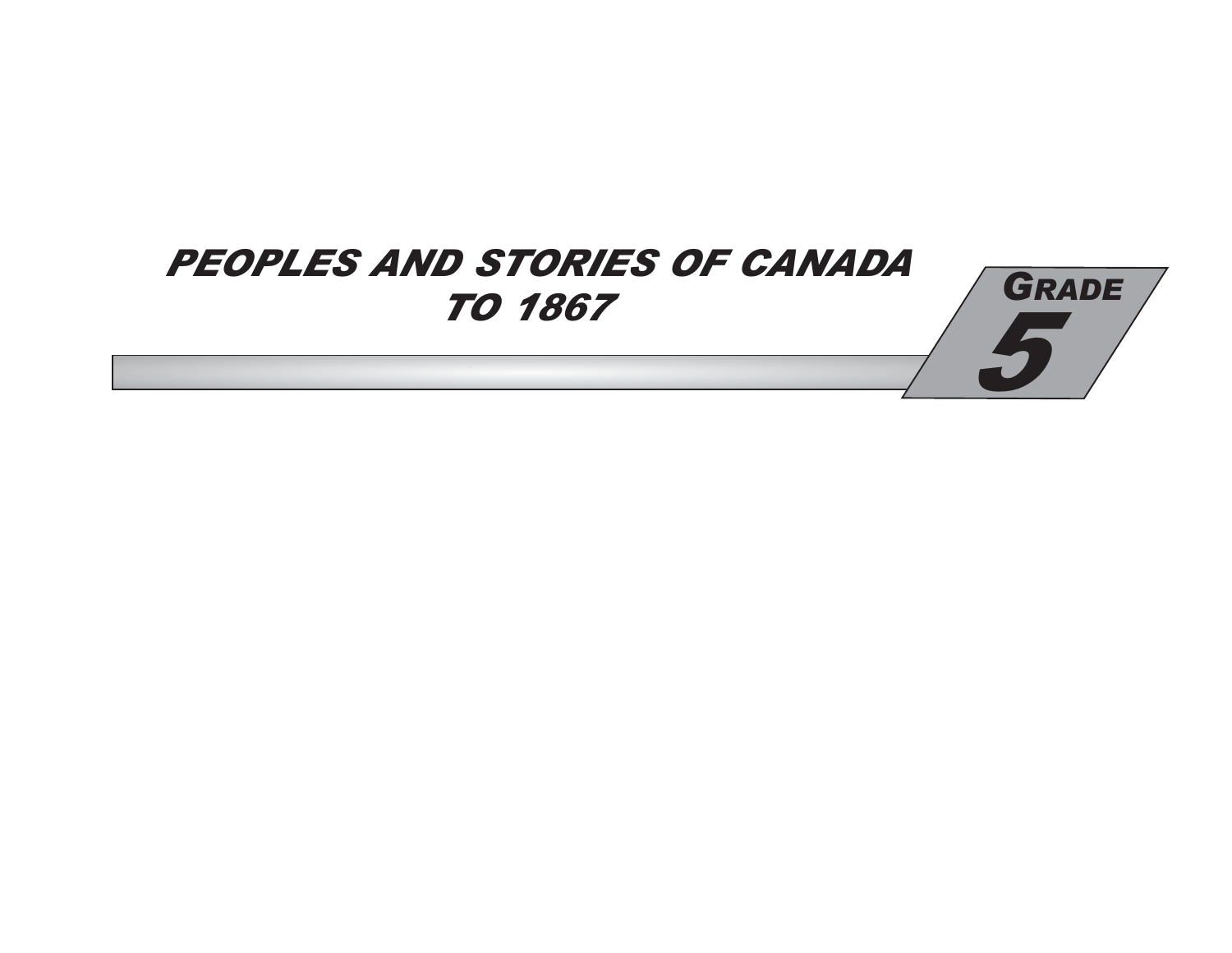

# **Peoples and Stories of Canada to 1867**

## **Grade Overview**

Grade 5 students focus on the stories of the peoples of early Canada and how they came to share this land. They explore ways of life of First Peoples before and after European contact and consider how Aboriginal cultures have influenced this country. Students examine early European exploration and consider the experiences of French and British settlers and of diverse cultural groups as they developed roots in this country. They become aware of the development of Canada as a nation, from a vast land rich in natural resources inhabited by Aboriginal peoples, to a colony of France and then of Britain, and, finally, GLO as a confederation of provinces and territories. They study the The Land: fur trade and the rise of the Métis Nation, and examine cultural interaction and interdependence in early Canada. As students reflect upon the stories of people and events that shaped early Canada, they learn how the history and GLO geography of this land influenced Canadians.



# **Grade Overview**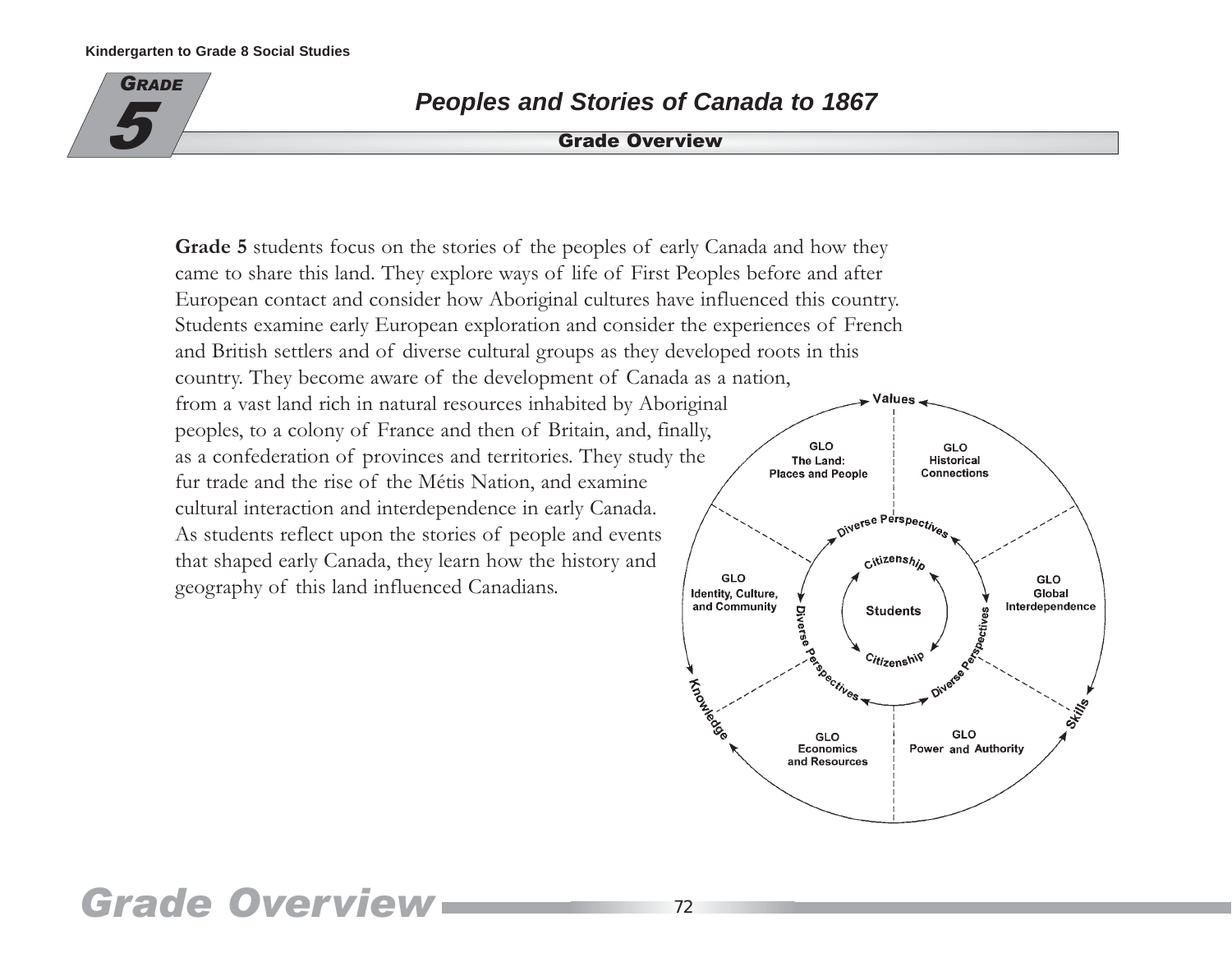# **Peoples and Stories of Canada to 1867**

# **Cluster Overview**



### **Cluster 1: First Peoples**

Students explore First Peoples' ways of life before and during their early contact with Europeans, which includes a focus on the daily life, leadership, culture, and beliefs of First Peoples communities. Students also consider traditional territories of First Peoples and their connections with the natural environment.

### **Cluster 2: Early European Colonization (1600 to 1763)**

Students examine causes and consequences of European exploration and settlement in early Canada. This study includes a focus on individuals and places of the period, as well as daily life of French and British colonists and their relationships with First Peoples. Students explore the influence of the environment, resources, trade, and conflict during the establishment of the French and British colonial empires. They also study the Acadian deportation, settlement of Nouvelle-France, and the British conquest of Nouvelle-France.

# **Cluster 3: Fur Trade**

Students explore the influence of the fur trade on the exploration, westward and northward expansion, and historical development of Canada. This study includes a focus on explorers and other groups associated with the fur trade, social and economic aspects of the fur trade, rivalry between the Hudson's Bay Company and North West Company, the rise of the Métis Nation, and settlement of the Red River colony.

### **Cluster 4: From British Colony to Confederation (1763 to 1867)**

Students examine life and citizenship in British North America. This study includes a focus on the United Empire Loyalists, War of 1812, Selkirk Settlement, 1837 to 1838 Rebellions, and the people, issues, and events surrounding the origins of Canadian Confederation. Students explore cultural diversity in early Canada, including relationships between Europeans, First Peoples, and Métis people. They also consider issues related to traditional Métis lands and communities, immigration, culture, and identity.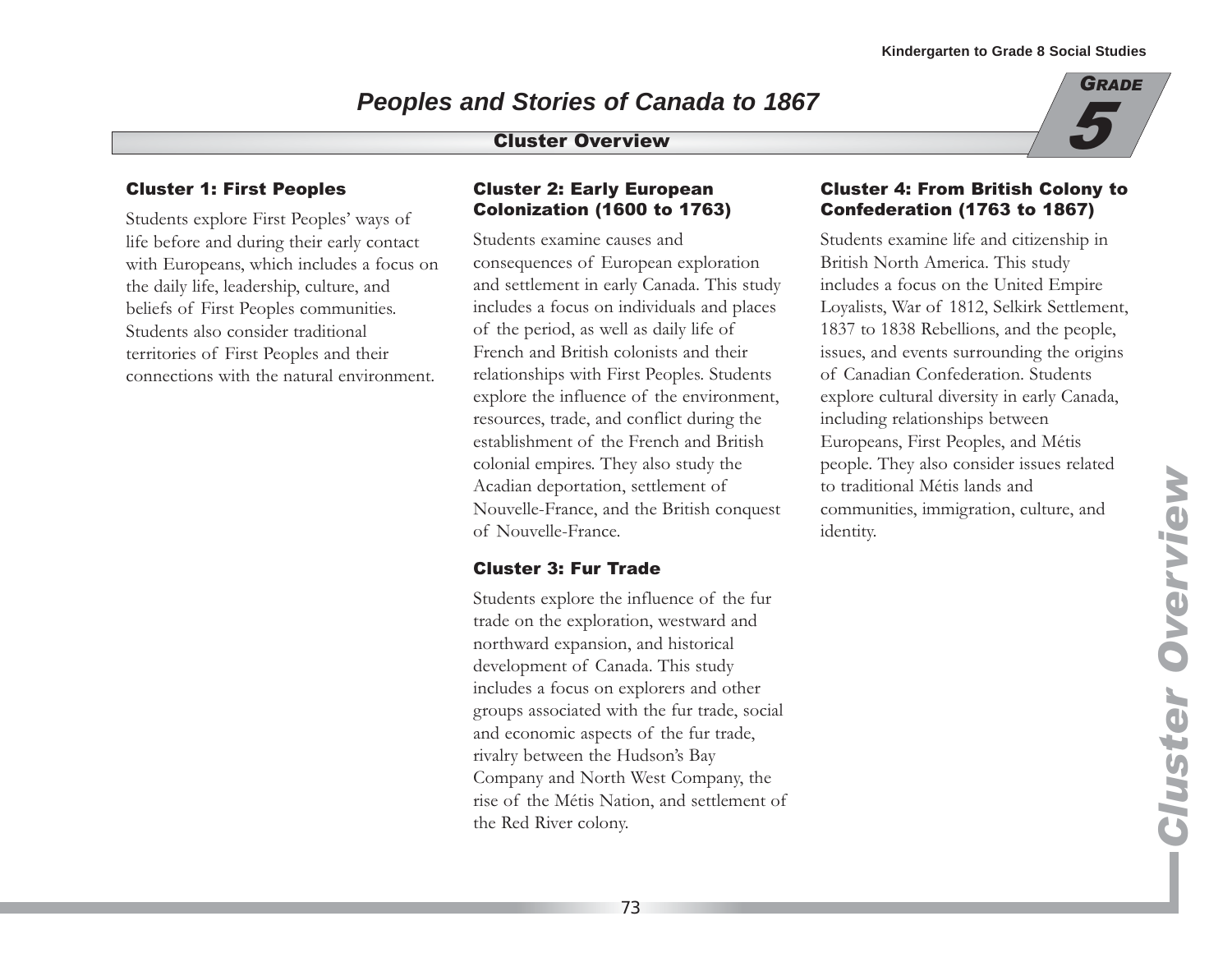

### **Skills for Active Democratic Citizenship**

Citizenship skills enable students to develop good relations with others, to work in cooperative ways toward achieving common goals, and to collaborate with others for the well-being of their communities. These interpersonal skills focus on cooperation, conflict resolution, taking responsibility, accepting differences, building consensus, negotiation, collaborative decision making, and learning to deal with dissent and disagreement.

### **Skills for Managing Information and Ideas**

Information-management skills enable students to access, select, organize, and record information and ideas using a variety of sources, tools, and technologies. These skills include inquiry and research skills that enhance historical and geographical thinking.

# **Social Studies Skills**

# Active Democratic Citizenship

| 5-S-100 | Collaborate with others to establish and<br>carry out group goals and responsibilities. | $5 - S - 104$ | Negotiate constructively with others to<br>build consensus and solve problems. |
|---------|-----------------------------------------------------------------------------------------|---------------|--------------------------------------------------------------------------------|
| 5-S-101 | Use a variety of strategies to resolve<br>conflicts peacefully and fairly.              | $5 - S - 105$ | Recognize bias and discrimination and<br>propose solutions.                    |
|         | Examples: clarification, negotiation,<br><i>compromise</i>                              | $5 - S - 106$ | Treat places and objects of historical<br>significance with respect.           |
| 5-S-102 | Make decisions that reflect fairness and<br>equality in their interactions with others. |               | Examples: burial grounds, memorials,<br>artifacts                              |
| 5-S-103 | Make decisions that reflect care, concern,<br>and responsibility for the environment.   |               |                                                                                |

# **Managing Information and Ideas**

|                                                                                                                                                                                                           | $5 - S - 204$            |
|-----------------------------------------------------------------------------------------------------------------------------------------------------------------------------------------------------------|--------------------------|
| 5-S-200<br>Select information from oral, visual,<br>material, print, or electronic sources.<br>Examples: maps, atlases, art, songs,<br>artifacts, narratives, legends, biographies,<br>historical fiction |                          |
| Organize and record information in a<br>variety of formats and reference sources<br>appropriately.<br>Examples: maps, charts, outlines, concept<br>maps                                                   | $5 - S - 206$<br>5-S-207 |
| 5-S-202<br>Distinguish between primary and secondary<br>information sources for research.                                                                                                                 |                          |
| 5-S-203<br>Select and use appropriate tools and<br>technologies to accomplish tasks.                                                                                                                      |                          |
|                                                                                                                                                                                                           |                          |

| 5-S-204  | Create timelines and other visual organizers<br>to sequence and represent historical figures,<br>relationships, or chronological events. |
|----------|------------------------------------------------------------------------------------------------------------------------------------------|
| 5-S-205  | Construct maps that include a title, legend,<br>compass rose, grid, and scale.                                                           |
| 5-S-206  | Interpret maps that include a title, legend,<br>compass rose, grid, and scale.                                                           |
| 5-S-207  | Use latitude and longitude to locate and<br>describe places on maps and globes.                                                          |
| 5-S-207A | Use traditional knowledge to read the land.                                                                                              |
| 5-S-208  | Orient themselves by observing the<br>landscape, using traditional knowledge, or<br>using a compass or other tools and<br>technologies.  |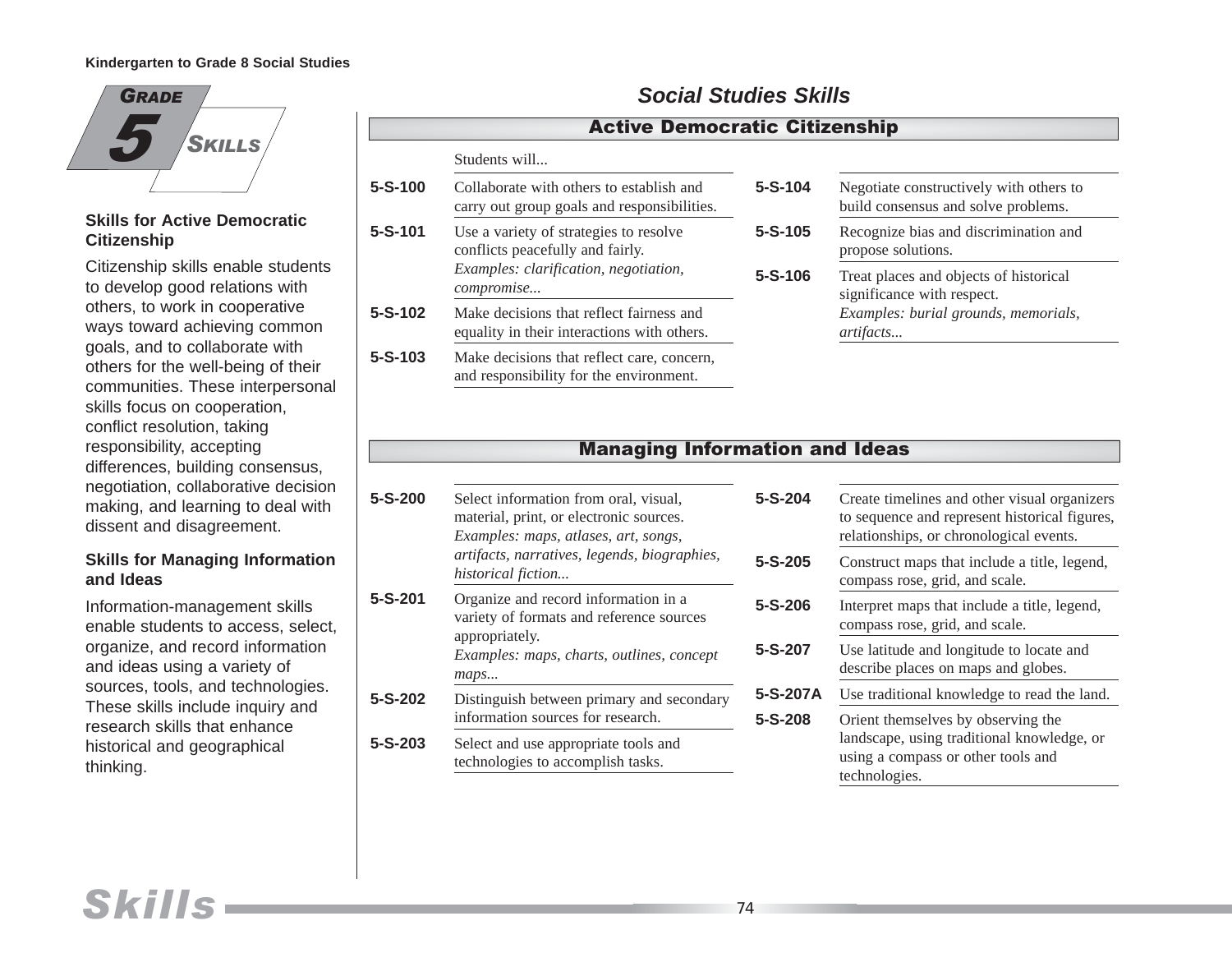# **Social Studies Skills**

# **Critical and Creative Thinking**

#### Students will...

| $5 - S - 300$ | $5 - S - 306$<br>Plan topics and goals for historical inquiry<br>and research.                                        |               |
|---------------|-----------------------------------------------------------------------------------------------------------------------|---------------|
| $5 - S - 301$ | Evaluate the advantages and disadvantages<br>of solutions to a problem.                                               | $5 - S - 307$ |
| $5 - S - 302$ | Draw conclusions based on research and<br>evidence.                                                                   | $5 - S - 308$ |
| $5 - S - 303$ | Evaluate personal assumptions based on<br>new information and ideas.                                                  | $5 - S - 309$ |
| $5 - S - 304$ | Distinguish fact from opinion and<br>interpretation.                                                                  |               |
| $5 - S - 305$ | Observe and analyze material or visual<br>evidence for research.<br>Examples: artifacts, photographs, works of<br>art | $5 - S - 310$ |

| 5-S-306 | Assess the validity of information sources.<br><i>Examples: purpose, context, authenticity,</i><br>origin, objectivity, evidence, reliability |
|---------|-----------------------------------------------------------------------------------------------------------------------------------------------|
| 5-S-307 | Compare differing accounts of historical<br>events.                                                                                           |
| 5-S-308 | Compare diverse perspectives in a variety<br>of information sources.                                                                          |
| 5-S-309 | Interpret information and ideas in a variety<br>of media.<br>Examples: art, music, historical fiction,<br>drama, primary sources              |
| 5-S-310 | Recognize that interpretations of history<br>are subject to change as new information is<br>uncovered or acknowledged.                        |

# 5 **GRADE SKILLS**

### **Critical and Creative Thinking Skills**

Critical and creative thinking skills enable students to make observations and decisions, to solve problems, and to devise forwardthinking strategies. These skills involve making connections among concepts and applying a variety of tools. Critical thinking involves the use of criteria and evidence to make reasoned judgements. These judgements include distinguishing fact from opinion and interpretation, evaluating information and ideas, identifying perspectives and bias, and considering the consequences f decisions and actions. Creative inking emphasizes divergent inking, the generation of ideas nd possibilities, and the exploration f diverse approaches to questions.

### **Communication Skills**

ommunication skills enable udents to interpret and express leas clearly and purposefully using variety of media. These skills iclude the development of oral, isual, print, and media literacy, and the use of information and communication technologies for the exchange of information and ideas.

| vviilinuilivativii                                                                |               |                                                         |  |  |
|-----------------------------------------------------------------------------------|---------------|---------------------------------------------------------|--|--|
| Listen to others to understand their<br>perspectives.                             | $5 - S - 405$ | Articulate their beliefs and perspectives on<br>issues. |  |  |
| Use language that is respectful of human<br>diversity.                            |               |                                                         |  |  |
| Support their ideas and opinions with<br>information or observations.             |               |                                                         |  |  |
| Present information and ideas orally,<br>visually, concretely, or electronically. |               |                                                         |  |  |
| Elicit and clarify questions and ideas in<br>discussions.                         |               |                                                         |  |  |
|                                                                                   |               |                                                         |  |  |

Skills

Communication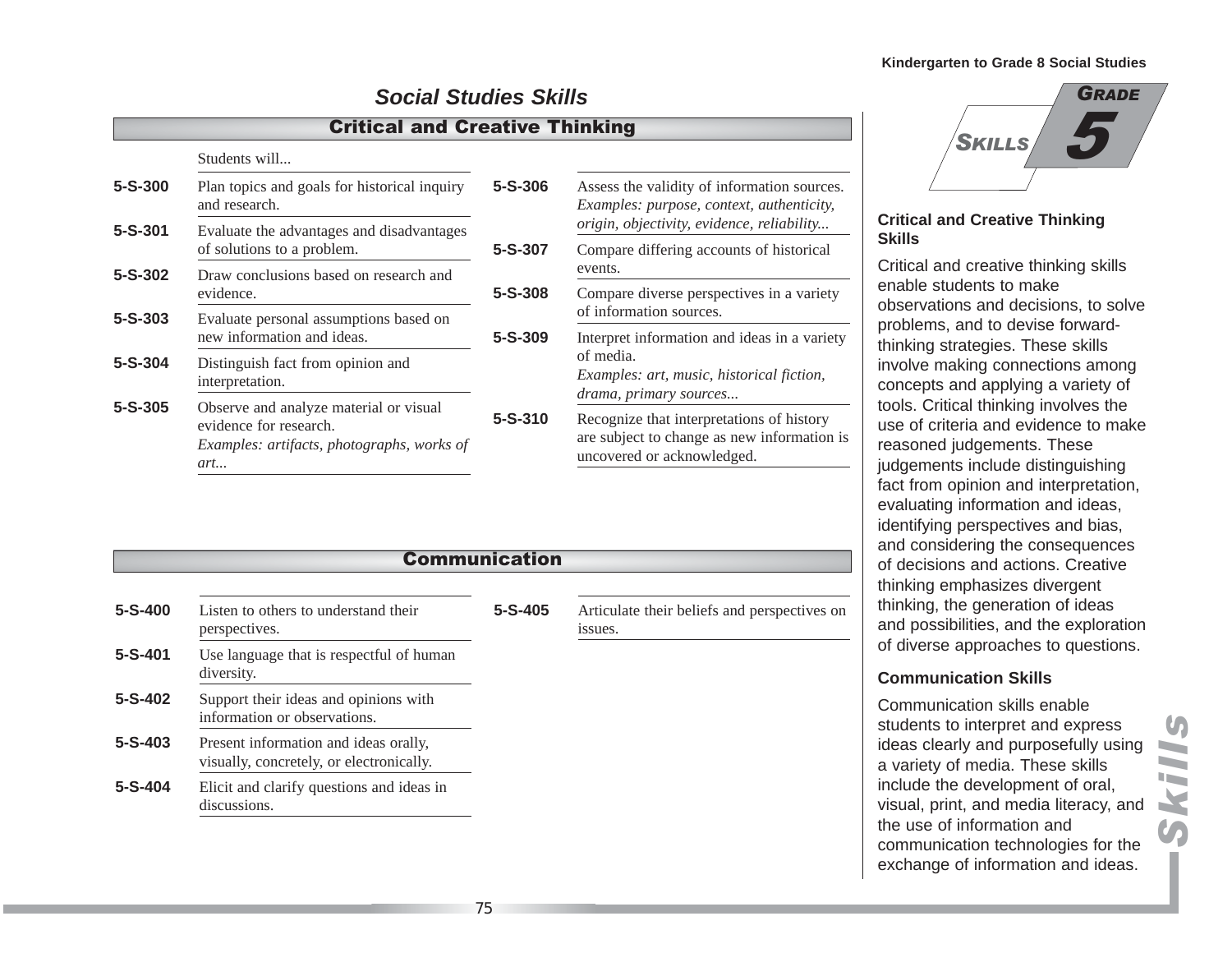

Students explore First Peoples' ways of life before and during their early contact with Europeans, which includes a focus on the daily life, leadership, culture, and beliefs of First Peoples communities. Students also consider traditional territories of First Peoples and their connections with the natural environment.

| <b>Knowledge</b> |                                                                                                                                            |          |                                                                                                                              |  |
|------------------|--------------------------------------------------------------------------------------------------------------------------------------------|----------|------------------------------------------------------------------------------------------------------------------------------|--|
|                  | Students will                                                                                                                              |          |                                                                                                                              |  |
| 5-KI-004         | Describe First Peoples' stories of their origins,<br>as well as current theories of migration to the<br>North American continent.          | 5-KL-017 | Describe practices and beliefs that reflected<br>First Peoples' connections with the land and<br>the natural environment.    |  |
| 5-KI-005         | Describe characteristics of diverse First Peoples<br>cultures before contact with Europeans.                                               | 5-KH-024 | Relate First Peoples' stories of their pre-contact<br>and early contact with Europeans.                                      |  |
| 5-KI-006         | Compare daily life in diverse First Peoples<br>communities.<br>Examples: food, clothing, shelter; roles of men,<br>women, children, Elders | 5-KP-046 | Compare types of leadership in diverse First<br>Peoples communities.<br>Examples: hereditary right, matriarchy,<br>democracy |  |
| 5-KL-014         | Describe the impact of the ice age on the land.                                                                                            | 5-KE-050 | Describe various ways in which First Peoples                                                                                 |  |
| $5-KL-015$       | Locate on a map of Canada the major physical<br>regions, vegetation zones, and bodies of water.                                            |          | communities interacted with each other.<br>Examples: trade, cooperation, conflicts                                           |  |
| 5-KL-016         | Locate on a map of North America the<br>traditional territories of First Peoples.                                                          |          |                                                                                                                              |  |

# **Cluster 1: First Peoples**

**Values** 

**5-VH-008** Value oral tradition as an important source of knowledge about First Peoples.

**5-VP-014** Value diverse approaches to leadership.

# **Cluster 1**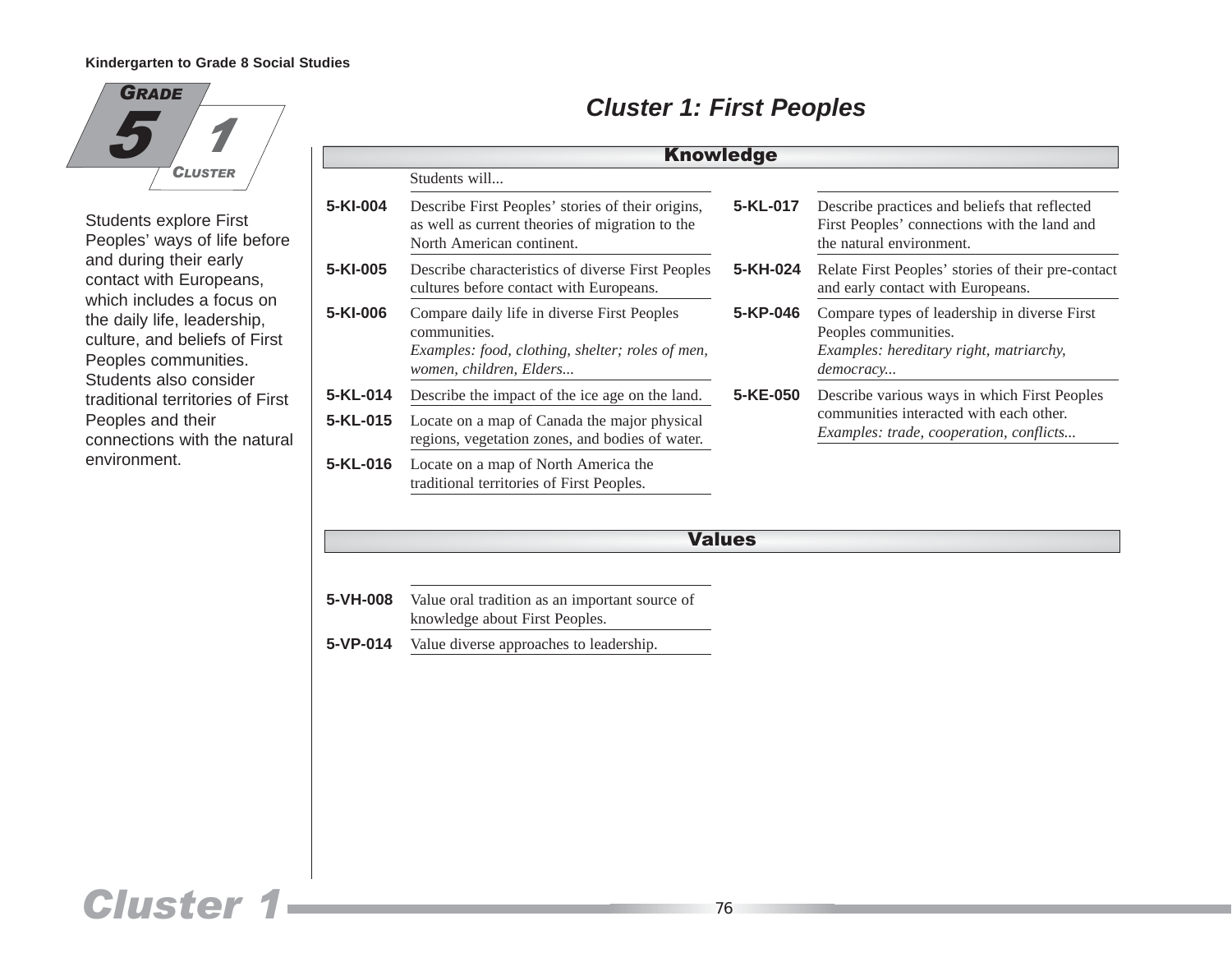#

**CLUSTER** 

5

# **Cluster 2: Early European Colonization (1600 to 1763)**

| Students will                                                                                                                                                                                                                     |                                                                                                     |                                                                                                                                                                                                                        |
|-----------------------------------------------------------------------------------------------------------------------------------------------------------------------------------------------------------------------------------|-----------------------------------------------------------------------------------------------------|------------------------------------------------------------------------------------------------------------------------------------------------------------------------------------------------------------------------|
| Describe daily life in early French and British<br>settlements in Atlantic Canada.                                                                                                                                                | 5-KH-028                                                                                            | Describe the reasons for and the impact of the<br>Acadian deportation.                                                                                                                                                 |
| Describe the organization and daily life of<br>Nouvelle-France.<br>Examples: seigneurial system, agriculture,<br>religion, les Filles du Roi                                                                                      | 5-KH-029                                                                                            | Describe the major events and impact of the<br>British conquest of Nouvelle-France.<br>Include: Battle of the Plains of Abraham<br>(1759), Treaty of Paris (1763); impact on First                                     |
| Locate on a map of Canada places of historical<br>significance during early European<br>colonization.<br>Include: L'Anse aux Meadows, L'Acadie, La<br>Nouvelle-France.                                                            | 5-KH-033                                                                                            | Peoples.<br>Describe contributions of individuals in the<br>settlement of Nouvelle-France.<br>Include: Samuel de Champlain, Jean Talon,<br>Louis de Buade, comte de Frontenac,<br>Marguerite Bourgeoys.                |
| and settlement of Europeans in early Canada.<br>Include: natural environment, fur trade,<br>military posts.                                                                                                                       | 5-KG-043                                                                                            | Identify European countries that established<br>colonial empires and locate on a world map<br>their areas of colonization.                                                                                             |
| Relate stories of European explorers and<br>traders in their search for new lands or the<br>Northwest Passage.<br>Examples: Leif Eriksson, Giovanni Caboto,<br>Henry Hudson, Jacques Cartier, Martin<br>Frobisher, David Thompson | 5-KP-047                                                                                            | Include: Portugal, Spain, France, England,<br>Holland.<br>Identify reasons why Europeans expanded<br>their territories to include North America.<br>Examples: international competition,<br>resources, religion, trade |
| Give examples of the impact of interactions<br>between First Peoples and European explorers,                                                                                                                                      | 5-KP-048                                                                                            | Describe the organization of the royal<br>government in Nouvelle-France.                                                                                                                                               |
| colonists, and missionaries.<br>Examples: shared technologies, trade, spread<br>of disease                                                                                                                                        | 5-KE-051                                                                                            | Compare First Peoples' and European<br>approaches to natural resource use in early<br>Canada.                                                                                                                          |
| Describe the impact of European wars on First<br>Peoples and French and British colonies in                                                                                                                                       |                                                                                                     | Examples: hunting and fishing, agriculture,<br>trade, landholding and ownership<br>(continued on the next page)                                                                                                        |
|                                                                                                                                                                                                                                   | Identify factors that influenced the movement<br>early Canada.<br>Include: First Peoples alliances. |                                                                                                                                                                                                                        |



# **Cluster 2** luster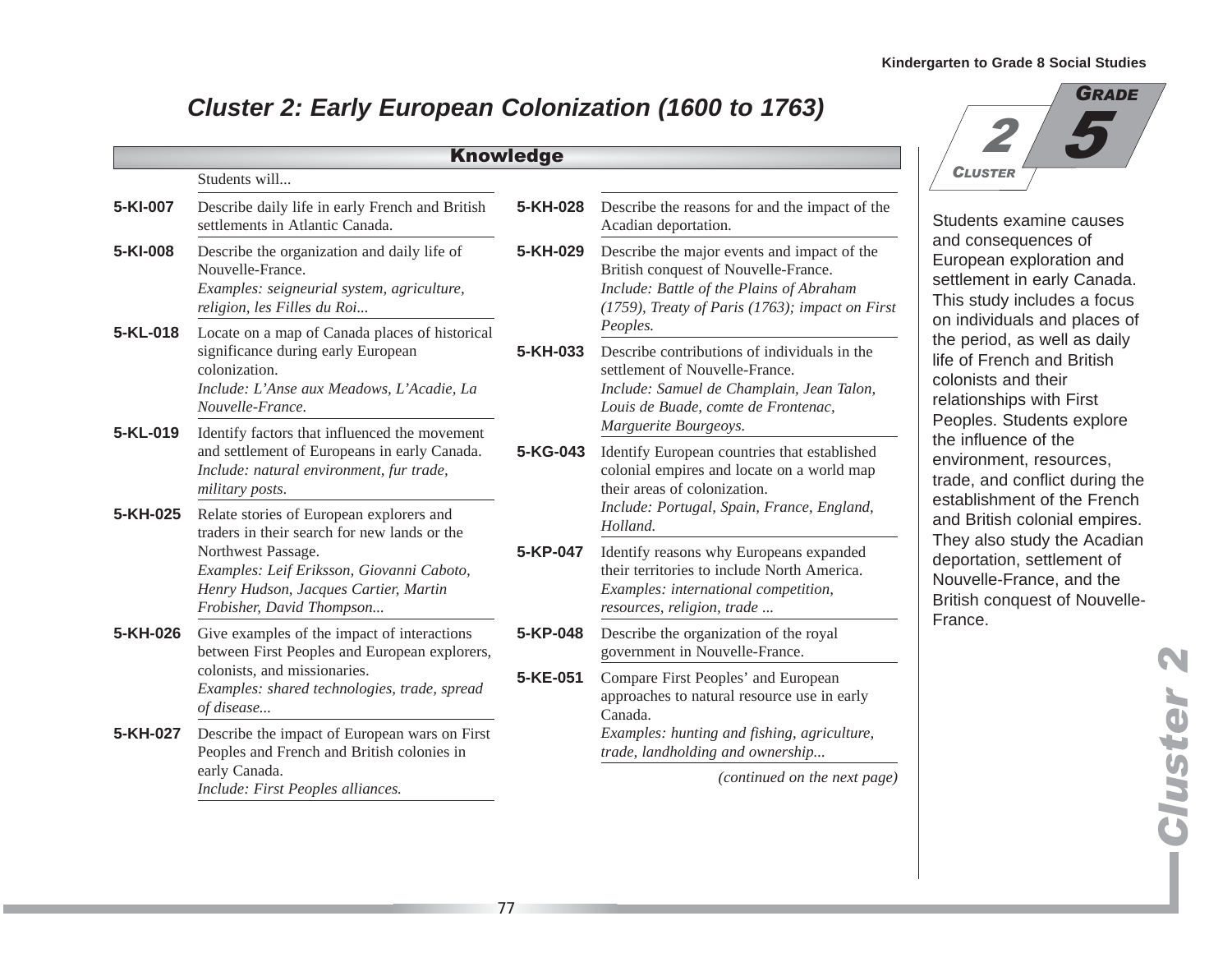

(continued from the previous page)

# **Cluster 2: Early European Colonization (1600 to 1763)** (continued)

| <b>Values</b> |                                                                                |  |
|---------------|--------------------------------------------------------------------------------|--|
|               | Students will                                                                  |  |
| 5-VH-009      | Appreciate the contributions of First Peoples to<br>the development of Canada. |  |
| 5-VH-011      | Appreciate the Aboriginal, French, and British<br>heritage of Canada.          |  |
| 5-VH-012      | Demonstrate empathy for the struggles of the<br>peoples of early Canada.       |  |
| 5-VE-015      | Be willing to consider diverse approaches to<br>resource and land use.         |  |

# **Cluster 2-**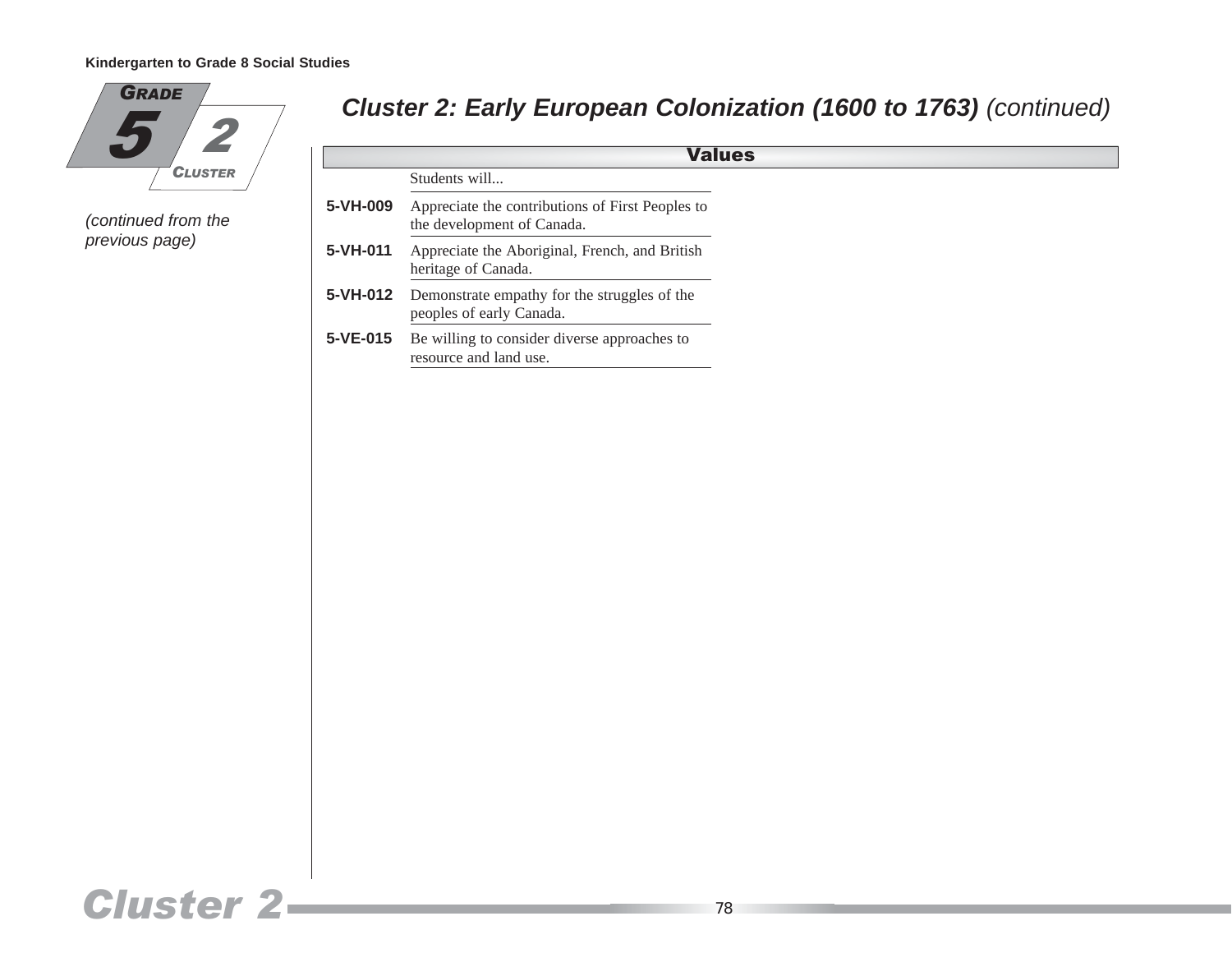# **Cluster 3: Fur Trade**

|          |                                                                                                                                                                                                                 | <b>Knowledge</b> |                                                                                                                                                                                                                |
|----------|-----------------------------------------------------------------------------------------------------------------------------------------------------------------------------------------------------------------|------------------|----------------------------------------------------------------------------------------------------------------------------------------------------------------------------------------------------------------|
|          | Students will                                                                                                                                                                                                   |                  |                                                                                                                                                                                                                |
| 5-KI-009 | Describe daily life and challenges for various<br>groups involved in the fur trade.                                                                                                                             | 5-KH-034         | Describe the historical significance of<br>Canadian place names.                                                                                                                                               |
|          | Examples: coureurs de bois, trappers, trading<br>post employees, voyageurs, factors, women                                                                                                                      | 5-KH-035         | Describe events related to the origins and rise<br>of the Métis Nation.                                                                                                                                        |
| 5-KL-020 | Locate on a map of Canada places and regions<br>of historical significance to the fur trade and<br>the Métis Nation.                                                                                            | 5-KH-036         | Give examples of the impact of interactions<br>between First Peoples and European traders<br>and settlers.                                                                                                     |
| 5-KL-021 | Give examples of ways in which the fur trade<br>operations were influenced by the land.                                                                                                                         |                  | Examples: shared technologies, cultural<br>change, spread of disease                                                                                                                                           |
|          | Examples: location of posts, transportation,<br>food, clothing                                                                                                                                                  | 5-KG-044         | Identify global factors that influenced the fur<br>trade in Canada.                                                                                                                                            |
| 5-KH-030 | Describe the influence of the fur trade on the<br>historical development of Canada.<br>Include: Hudson's Bay and North West<br>Companies; the creation of Rupert's Land and<br>the western expansion of Canada. | 5-KP-049         | Examples: European fashion, wars in Europe<br>Give examples of conflicting priorities<br>between the demands of the fur trade and<br>agricultural settlement.<br>Include: Selkirk and Métis settlements of the |
| 5-KH-031 | Describe factors that led to the development<br>and expansion of the fur trade into the west<br>and north of Canada.                                                                                            | 5-KE-052         | Red River.<br>Describe how the fur trade was dependent on<br>the men and women of the First Nations and                                                                                                        |
| 5-KH-032 | Relate stories of the people and events of the                                                                                                                                                                  |                  | Métis Nation.                                                                                                                                                                                                  |
|          | fur trade.<br>Examples: coureurs de bois, Pierre-Esprit<br>Radisson and Médard Chouart Des<br>Groseilliers, Pierre Gaultier de Varennes,<br>sieur La Vérendrye, Henry Kelsey, Simon<br>Fraser, James McGill     | 5-KE-053         | Compare and contrast the operations of the<br>Hudson's Bay and the North West Companies<br>and describe the competition between them.                                                                          |
|          |                                                                                                                                                                                                                 | <b>Values</b>    |                                                                                                                                                                                                                |
| 5-VI-003 | Appreciate the contributions of various groups<br>involved in the fur trade to the historical<br>development of Canada.                                                                                         | 5-VL-007         | Appreciate the significance of the land and<br>natural resources in the development of<br>Canada.                                                                                                              |



dents explore the uence of the fur trade on exploration, westward d northward expansion, d historical development Canada. This study ludes a focus on olorers and other groups sociated with the fur de, social and economic bects of the fur trade, alry between the dson's Bay Company and rth West Company, the e of the Métis Nation, and tlement of the Red River ony.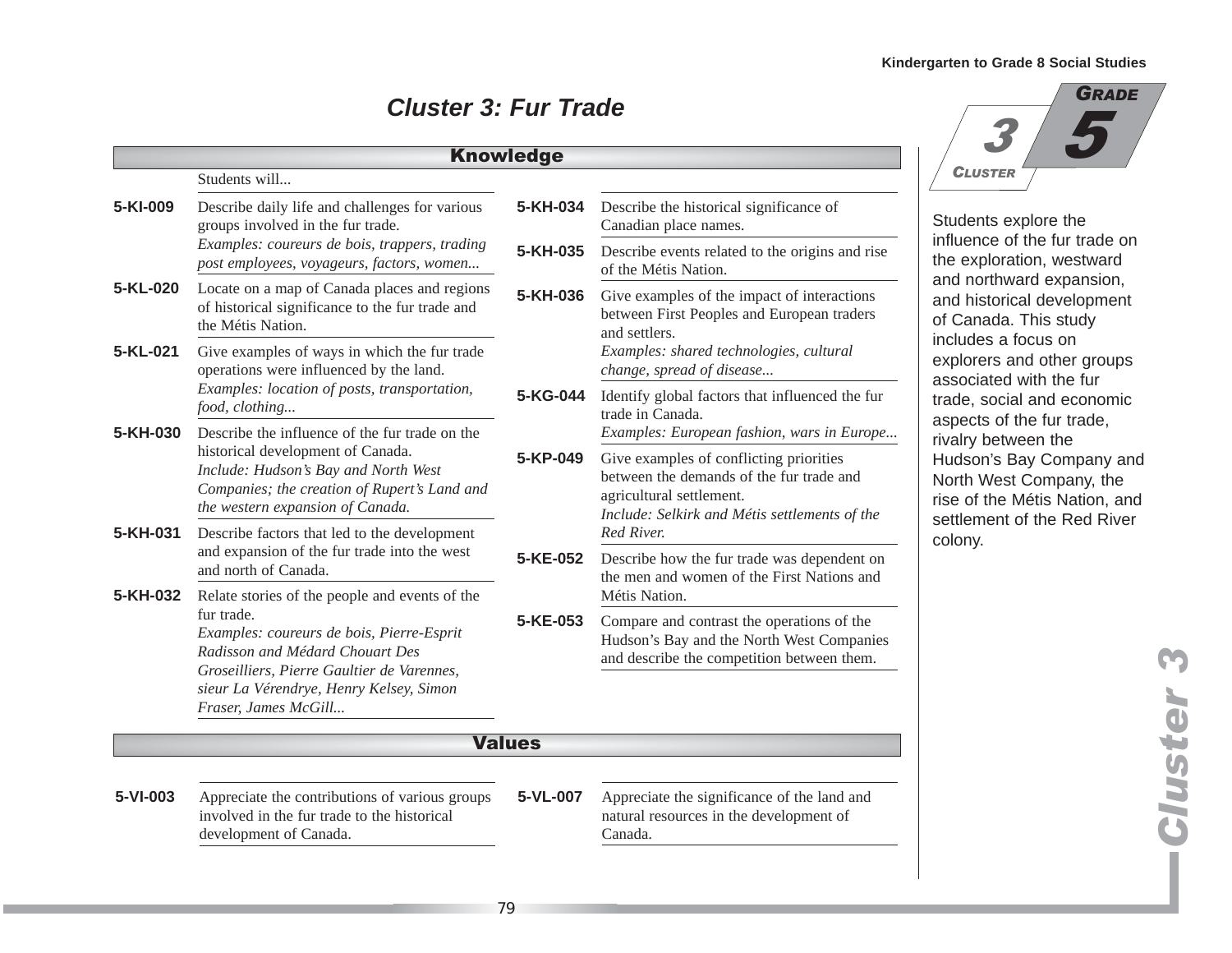5 GRADE % **CLUSTER** 

Students examine life and citizenship in British North America. This study includes a focus on the United Empire Loyalists, War of 1812, Selkirk Settlement, 1837 to 1838 Rebellions, and the people, issues, and events surrounding the origins of Canadian Confederation. Students explore cultural diversity in early Canada, including relationships between Europeans, First Peoples, and Métis people. They also consider issues related to traditional Métis lands and communities, immigration, culture, and identity.

# **Cluster 4: From British Colony to Confederation (1763 to 1867)**

|          |                                                                                                                                                                      | <b>Knowledge</b>     |                                                                                                                                                                                                                                                                                                                                            |
|----------|----------------------------------------------------------------------------------------------------------------------------------------------------------------------|----------------------|--------------------------------------------------------------------------------------------------------------------------------------------------------------------------------------------------------------------------------------------------------------------------------------------------------------------------------------------|
|          | Students will                                                                                                                                                        |                      |                                                                                                                                                                                                                                                                                                                                            |
| 5-KC-001 | Give examples of the responsibilities and rights<br>of citizens of Canada in 1867.                                                                                   | 5-KH-038             | Identify the causes, major events, and results of<br>the War of 1812.                                                                                                                                                                                                                                                                      |
| 5-KC-002 | Identify differences in citizenship rights for<br>various groups in 1867.<br>Include: First Nations, French, British, women.                                         | 5-KH-039             | Describe the reasons for, main events of, and<br>impact of the Selkirk Settlement of the Red<br>River.                                                                                                                                                                                                                                     |
| 5-KC-003 | Compare what it meant to be a citizen of<br>Canada in 1867 to what it means today.                                                                                   | 5-KH-040             | Identify people, events, and results of the 1837<br>to 1838 Rebellions and explain their impact on                                                                                                                                                                                                                                         |
| 5-KI-010 | Describe the cultural diversity of pre-<br>Confederation Canada.<br>Examples: English, First Nations, French,<br>German, Inuit, Irish, Métis, Scottish               |                      | the development of Canada.<br>Include: Durham Report, Act of Union,<br>establishment of responsible government,<br>French-English relations.                                                                                                                                                                                               |
| 5-KI-011 | Describe ways in which migration to another<br>country or contact with other cultures may<br>affect identities.                                                      | 5-KH-041<br>5-KH-042 | Describe the origins of Confederation and give<br>arguments for and against Canadian<br>Confederation.<br>Include: significance of the British North<br>America Act; resistance of Prince Edward<br>Island, Newfoundland, and Nova Scotia to<br>Confederation.<br>Describe the roles of individuals in building<br>Canadian Confederation. |
| 5-KI-012 | Describe how European views of First Peoples<br>changed from 1763 to 1867.<br>Examples: First Peoples regarded as<br>dependents and inferiors rather than allies and |                      |                                                                                                                                                                                                                                                                                                                                            |
|          | equals                                                                                                                                                               |                      |                                                                                                                                                                                                                                                                                                                                            |
| 5-KI-013 | Compare daily life in Canada East and Canada<br>West.<br>Include: language, religion, government, laws.                                                              |                      | Include: John A. Macdonald, Georges Étienne<br>Cartier, Charles Tupper, Thomas D'Arcy<br>McGee, George Brown, Samuel Tilley, John H.                                                                                                                                                                                                       |
| 5-KL-022 | Locate on a map of Canada the four provinces<br>of Confederation in 1867.                                                                                            | 5-KG-045             | Gray.<br>Identify global factors that influenced                                                                                                                                                                                                                                                                                           |
| 5-KL-023 | Locate on a map of western Canada traditional<br>Métis lands and communities.                                                                                        |                      | immigration to Canada.<br>Examples: political and social issues,                                                                                                                                                                                                                                                                           |
| 5-KH-037 | Give reasons for the migration of the United<br>Empire Loyalists and describe their impact on                                                                        |                      | European famine, increasing European<br>populations                                                                                                                                                                                                                                                                                        |
|          | Canada.<br>Include: American Revolution, hardships,<br>settlement areas, cultural diversity of the<br>Loyalists.                                                     |                      | (continued on the next page)                                                                                                                                                                                                                                                                                                               |

# **Cluster 4**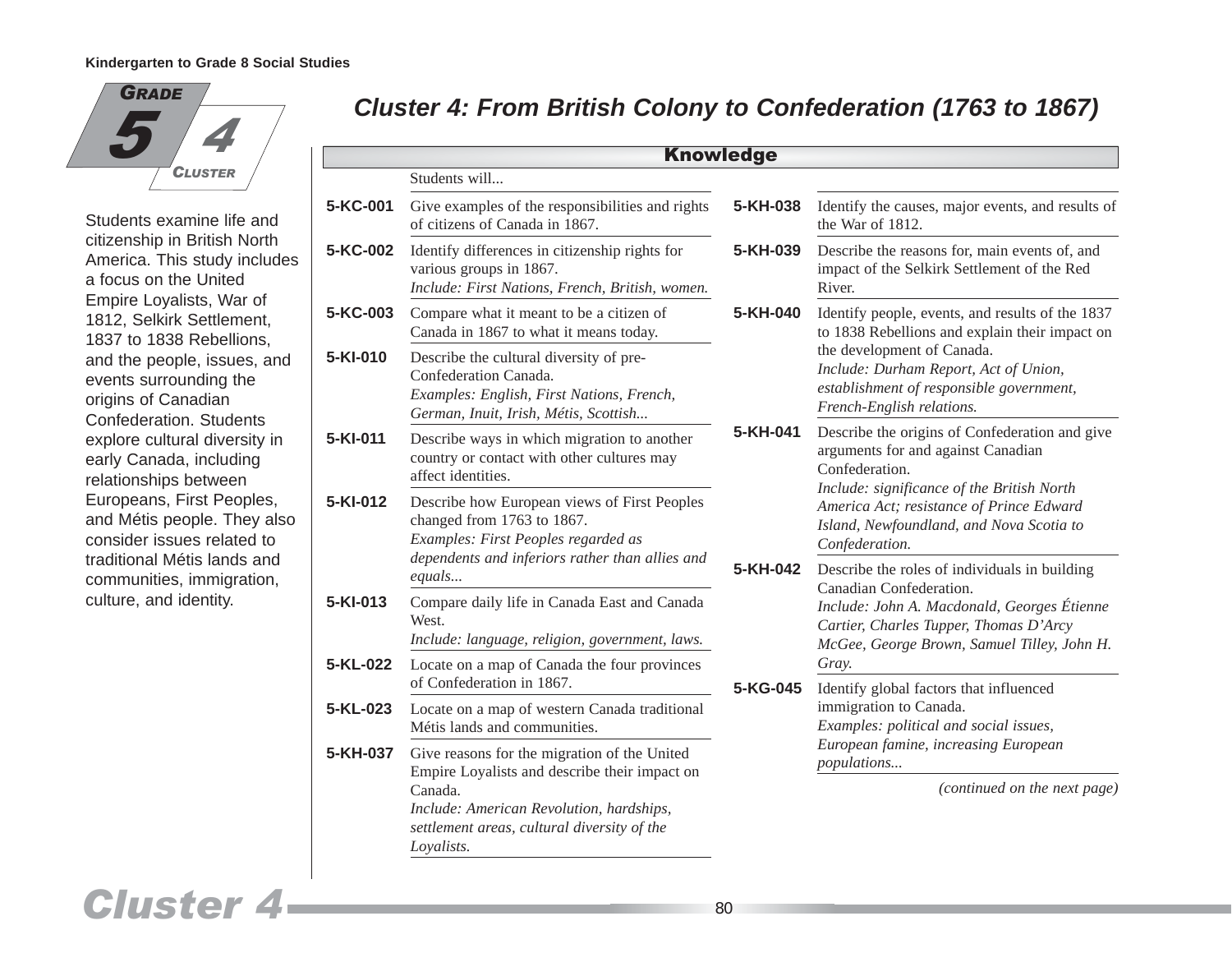# **Cluster 4: From British Colony to Confederation (1763 to 1867)** (continued)

| <b>Values</b> |                                                                                                                                               |  |  |
|---------------|-----------------------------------------------------------------------------------------------------------------------------------------------|--|--|
|               | Students will                                                                                                                                 |  |  |
| 5-VC-001      | Respect the rights, opinions, and perspectives<br>of others.                                                                                  |  |  |
| 5-VC-002      | Be willing to contribute to their groups and<br>communities.                                                                                  |  |  |
| 5-VI-004      | Appreciate Canadian history and geography as<br>important contributors to personal identity.                                                  |  |  |
| 5-VI-005      | Value the contributions of First Nations, Inuit,<br>Métis, French, British, and diverse cultural<br>communities to the development of Canada. |  |  |
| 5-VI-006      | Appreciate the historical roots of the<br>multicultural nature of Canada.                                                                     |  |  |
| 5-VH-010      | Value history as a way of understanding<br>contemporary Canada.                                                                               |  |  |
| 5-VG-013      | Appreciate the connections Canadians have<br>with various places in the world.                                                                |  |  |



(continued from the previous page)

> **Cluster 4 Cluster 4**

> > Π